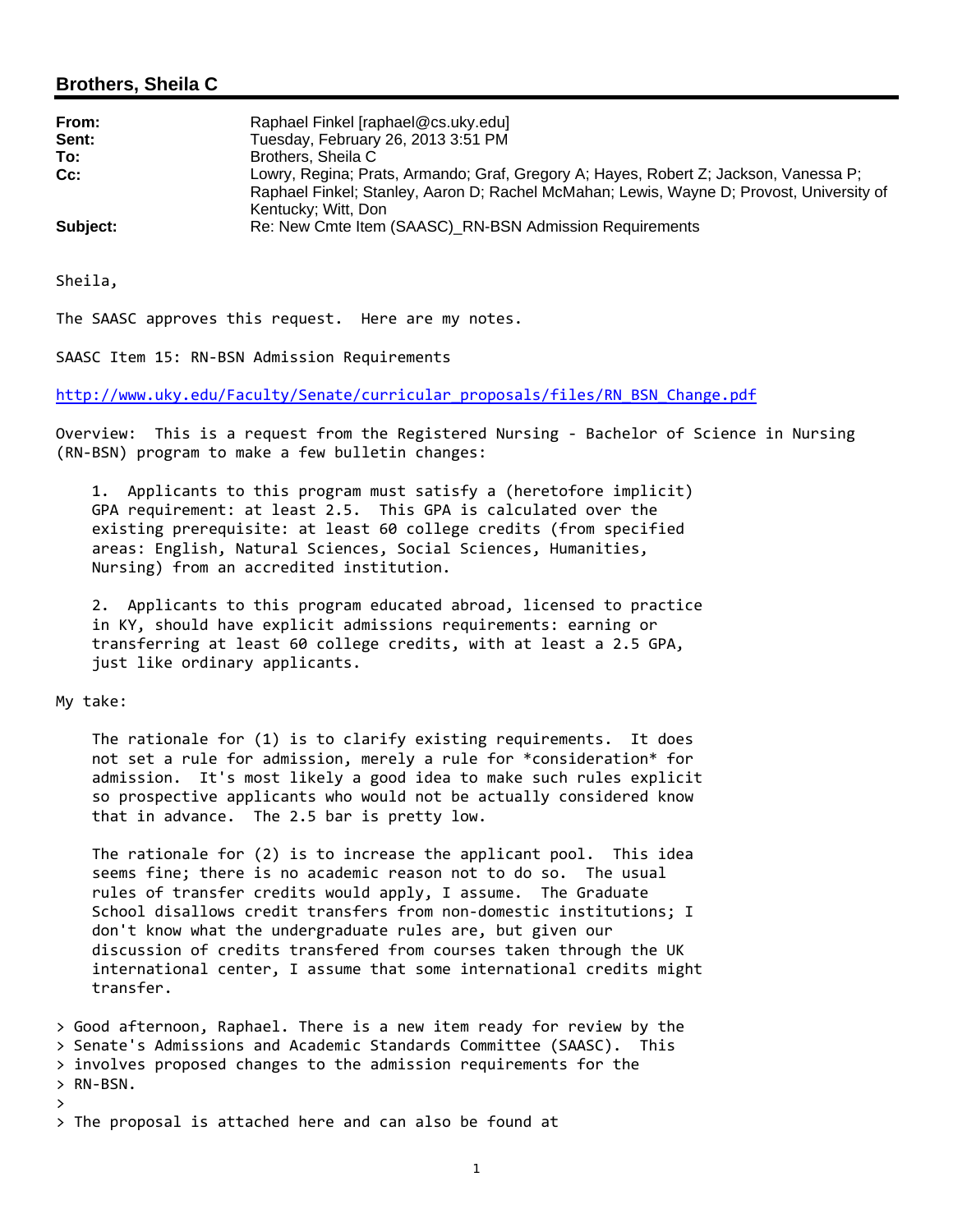$\mathbf{r}$ 

http://www.uky.edu/Faculty/Senate/committees\_councils/standing\_committees/admissions\_academic \_standards.htm.

 $\sum$ 

> Pat Burkhart is your contact for this proposal. This is tentatively

> scheduled to be reviewed by the SC on Monday, March 25, and by the > Senate on Monday, April 8. Therefore, I'll need the results of your

> committee's deliberations by Wednesday, March 20. If this proposal

> requires a longer review period, please let me know and I will adjust

> the agenda scheduling.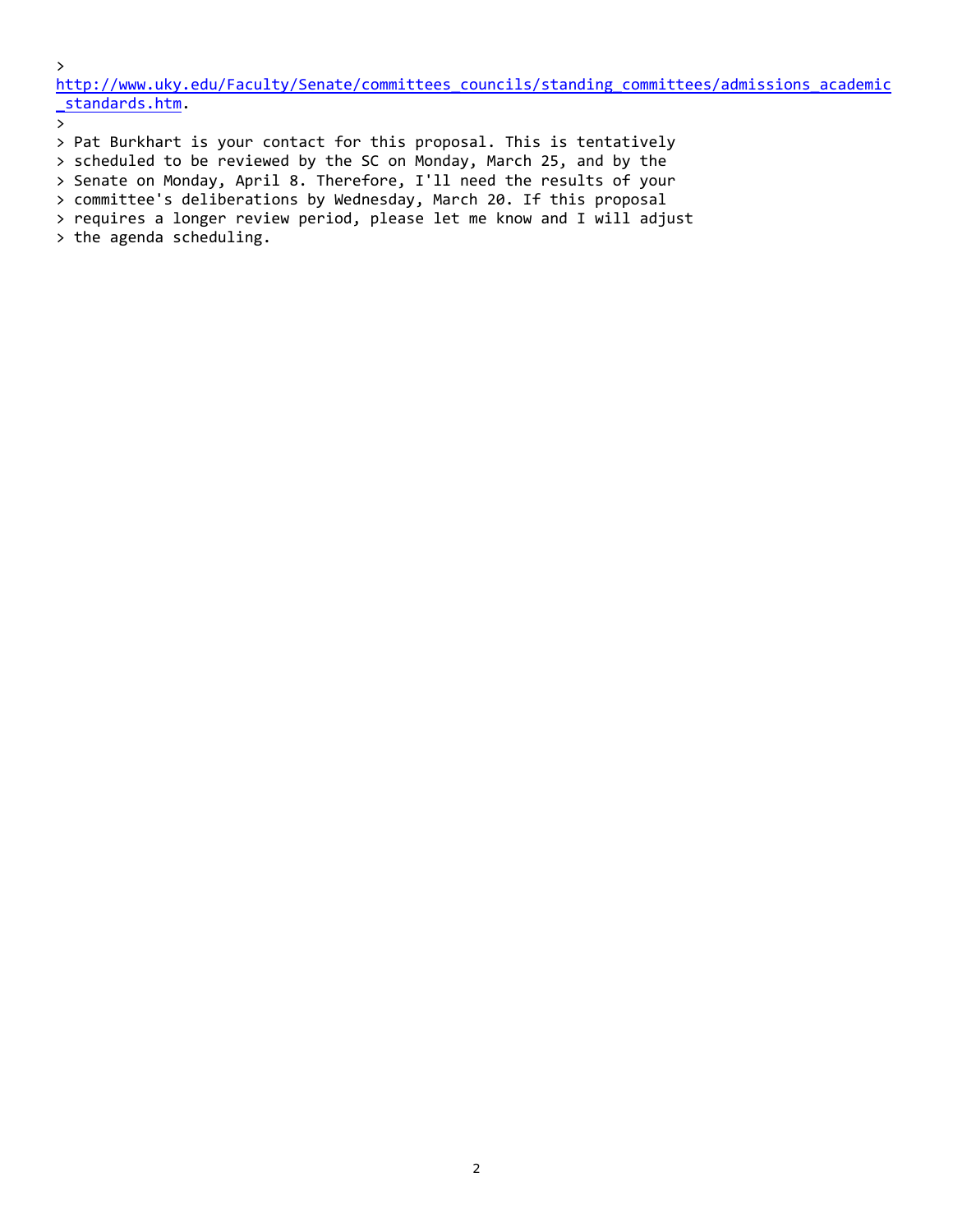April 9, 2012

College of Nursing Office of Student Services **UK Medical Center** 315 College of Nursing Building Lexington, KY 40536-0232

859 323-5108 fax 859 323-1057

www.mc.uky.edu/nursing

TO: Heidi Anderson, HCCC

FROM: Jane Kirschling, Dean

RE: Program change for RN-BSN

Attached please find a request to amend admission requirements for RN-BSN applicants who are educated abroad but are licensed to practice in the state of Kentucky. This is a small population but we are making efforts to include more applicants, particularly when they already hold a valid Kentucky Nursing License.

UNIVERSITY OF **KENTUCKY**\*

A second, more minor change is to state explicitly a GPA requirement that has been implicit, therefore aligning all categories of admission.

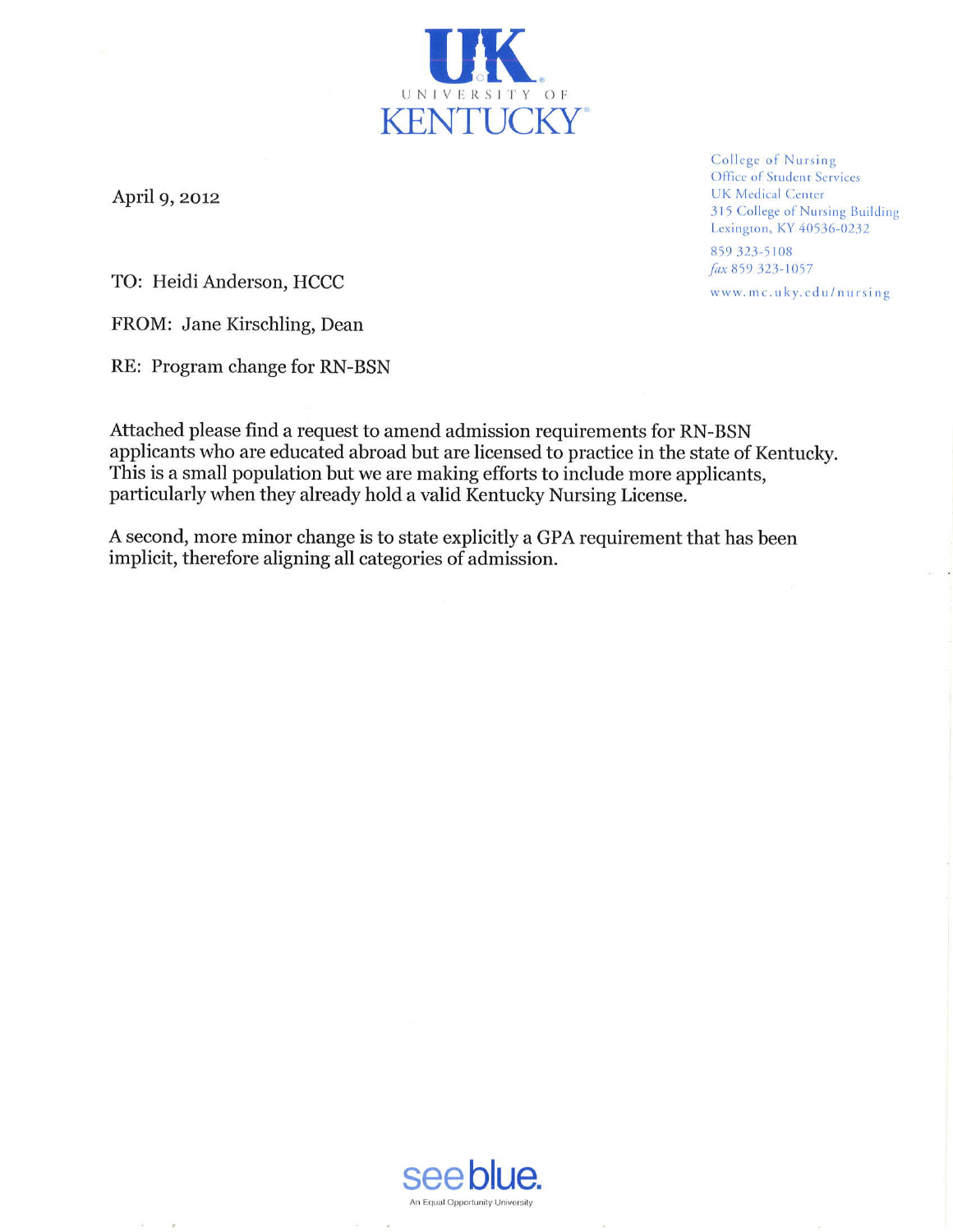# February 27, 2012

We are requesting a change in the students who are eligible to apply for the RN-BSN option as follows.

| <b>Current Bulletin Wording</b>                                                                                                                                                                                                                                                                                                                                                                                                                                                                                                                                                                                   | <b>Change Requested</b>                                                                                                                                                                                                                                                                                                                                                                                                                                                                                                                                                                                                                                                                                                                                                                                                                                                | Rationale                                                                                                                                                                                                                 |
|-------------------------------------------------------------------------------------------------------------------------------------------------------------------------------------------------------------------------------------------------------------------------------------------------------------------------------------------------------------------------------------------------------------------------------------------------------------------------------------------------------------------------------------------------------------------------------------------------------------------|------------------------------------------------------------------------------------------------------------------------------------------------------------------------------------------------------------------------------------------------------------------------------------------------------------------------------------------------------------------------------------------------------------------------------------------------------------------------------------------------------------------------------------------------------------------------------------------------------------------------------------------------------------------------------------------------------------------------------------------------------------------------------------------------------------------------------------------------------------------------|---------------------------------------------------------------------------------------------------------------------------------------------------------------------------------------------------------------------------|
| i. For Associate Degree Nurses:<br>The registered nurse with an associate<br>degree in nursing from a college<br>accredited by one of the six regional<br>academic accrediting associations will<br>be considered for admission with a<br>minimum GPA of 2.5 on a scale<br>of 4.0 in all course work attempted as<br>computed by the Office of Admissions.<br>NOTE: R.N. licensure is required to<br>progress to the second semester of the<br>curriculum or prior to beginning<br>clinical experiences.                                                                                                          | <b>NO CHANGE</b>                                                                                                                                                                                                                                                                                                                                                                                                                                                                                                                                                                                                                                                                                                                                                                                                                                                       | Shown for illustration purposes<br>only.                                                                                                                                                                                  |
| ii. For Diploma Prepared Nurses:<br>The registered nurse who is a graduate of<br>a diploma program will be considered<br>for admission after earning a minimum<br>of 60 college credits which include:<br>English $-6$ semester credits<br>Natural Sciences - 6 semester credits<br>Social Sciences – 6 semester credits<br>Humanities – 6 semester credits<br>Nursing* $-28$ semester credits<br>*Nursing credits may be earned from<br>regionally accredited colleges by taking<br>the courses or by submission of a<br>portfolio of R.N. licensure<br>and experience to the R.N.-B.S.N.<br>Option Coordinator. | ii. For Diploma Prepared Nurses.<br>Registered nurses who graduate from a<br>diploma program will be considered for<br>admission after earning a minimum of<br>60 college credits from a regionally<br>accredited college with a 2.5 minimum<br><b>GPA</b> which include:<br>English $-6$ semester credits<br>Natural Sciences - 6 semester credits<br>Social Sciences – 6 semester credits<br>Humanities – 6 semester credits<br>Nursing* $-28$ semester credits<br>*Nursing credits may be earned from<br>regionally accredited colleges by taking<br>the courses or by submission of a<br>portfolio of R.N. licensure and<br>experience to the R.N.-B.S.N. Option<br>Coordinator.                                                                                                                                                                                   | Minor wording changes, plus<br>addition of 2.5 minimum GPA<br>requirement to make consistent<br>with other applicant<br>requirements                                                                                      |
| NONE - new provision                                                                                                                                                                                                                                                                                                                                                                                                                                                                                                                                                                                              | iii. For Registered Nurses who<br>received their nursing education<br>abroad and are licensed to practice<br>nursing in the State of Kentucky.<br>Registered nurses who received their<br>nursing education abroad and are<br>licensed to practice nursing in the State<br>of Kentucky will be considered for<br>admission after earning/transferring in a<br>minimum of 60 college credits with a 2.5<br>minimum GPA. These courses should<br>include:<br>English $-6$ semester credits<br>Natural Sciences - 6 semester credits<br>Social Sciences $-6$ semester credits<br>$Humanities - 6$ semester credits<br>$Nursing* - 28$ semester credits<br>*Nursing credits may be earned from<br>regionally accredited colleges by taking<br>the courses or by submission of a<br>portfolio of R.N. licensure and<br>experience to the R.N.-B.S.N. Option<br>Coordinator. | Adding a new group of potential<br>applicants. While we get<br>requests from this group of<br>students only occasionally, we<br>would like to be able to offer<br>them admission if they meet the<br>requirements stated. |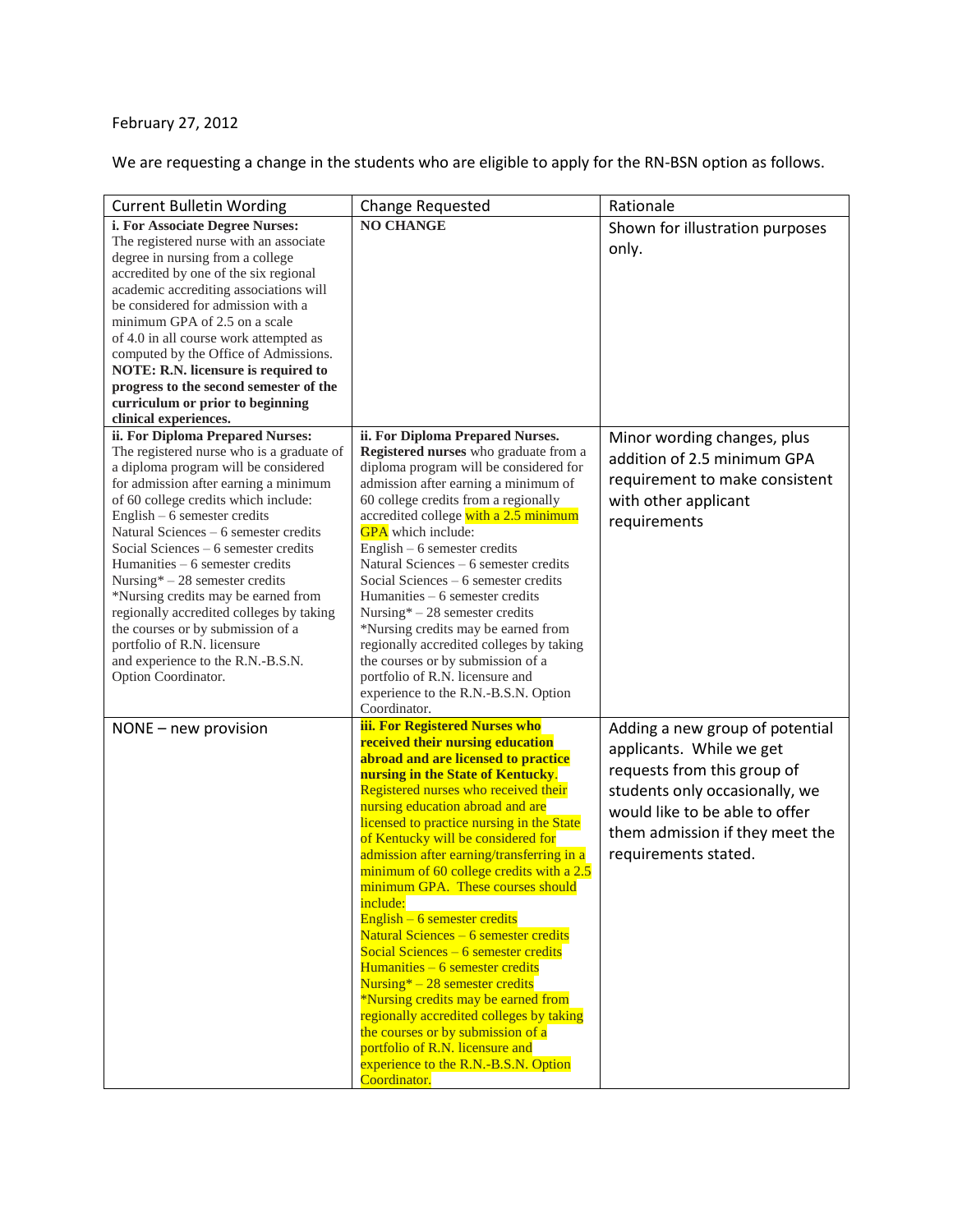### **1. General Information**

| College:<br><b>Nursing</b>                                                                                   |                                                 |  | <b>Nursing</b><br>Department:                           |                          |
|--------------------------------------------------------------------------------------------------------------|-------------------------------------------------|--|---------------------------------------------------------|--------------------------|
| <b>Nursing</b><br><b>Current Major Name:</b>                                                                 |                                                 |  | <b>Proposed Major Name:</b>                             |                          |
| <b>BSN</b><br><b>Current Degree Title:</b>                                                                   |                                                 |  | Proposed Degree Title:                                  |                          |
| Formal Option(s):                                                                                            | <b>RN-BSN</b>                                   |  | Proposed Formal Option(s):                              |                          |
| Specialty Field w/in<br>Formal Option:                                                                       |                                                 |  | <b>Proposed Specialty Field</b><br>w/in Formal Options: |                          |
| Date of Contact with Associate Provost for Academic Administration <sup>1</sup> :                            |                                                 |  |                                                         |                          |
| Bulletin (yr & pgs):                                                                                         | 2011-1012,<br>CIP Code <sup>1</sup> :<br>p. 245 |  |                                                         | Today's Date:<br>2/27/12 |
| <b>CCNE</b><br>Accrediting Agency (if applicable):                                                           |                                                 |  |                                                         |                          |
| Specific Date <sup>2</sup> :<br>Semester following approval.<br>Requested Effective Date:<br><b>OR</b><br> X |                                                 |  |                                                         |                          |
| Patricia Burkhart<br>Phone:<br>$3 - 6253$<br>Dept. Contact Person:<br>pyburk2@uky.edu<br>Email:              |                                                 |  |                                                         |                          |

### **2. General Education Curriculum for this Program:**

The new General Education curriculum is comprised of the equivalent of 30 credit hours of course work. There are, however, some courses that exceed 3 credits & this would result in more than 30 credits in some majors.

- There is no foreign language requirement for the new Gen Ed curriculum.
- There is no General Education Electives requirement.

**Please list the courses/credit hours currently used to fulfill the University Studies/General Education curriculum:**

| <b>General Education Area</b>                     | Course         | <b>Credit Hrs</b> |
|---------------------------------------------------|----------------|-------------------|
| I. Intellectual Inquiry (one course in each area) |                |                   |
| <b>Arts and Creativity</b>                        |                |                   |
| <b>Humanities</b>                                 |                |                   |
| Social Sciences                                   |                |                   |
| Natural/Physical/Mathematical                     |                |                   |
| II. Composition and Communication                 |                |                   |
| <b>Composition and Communication I</b>            | CIS or WRD 110 | 3                 |
| <b>Composition and Communication II</b>           | CIS or WRD 111 | 3                 |

 $\overline{a}$ 

<sup>&</sup>lt;sup>1</sup> Prior to filling out this form, you MUST contact the Associate Provost for Academic Administration (APAA). If you do not know the CIP code, the (APAA) can provide you with that during the contact.

<sup>&</sup>lt;sup>2</sup> Program changes are typically made effective for the semester following approval. No program will be made effective until all approvals are received.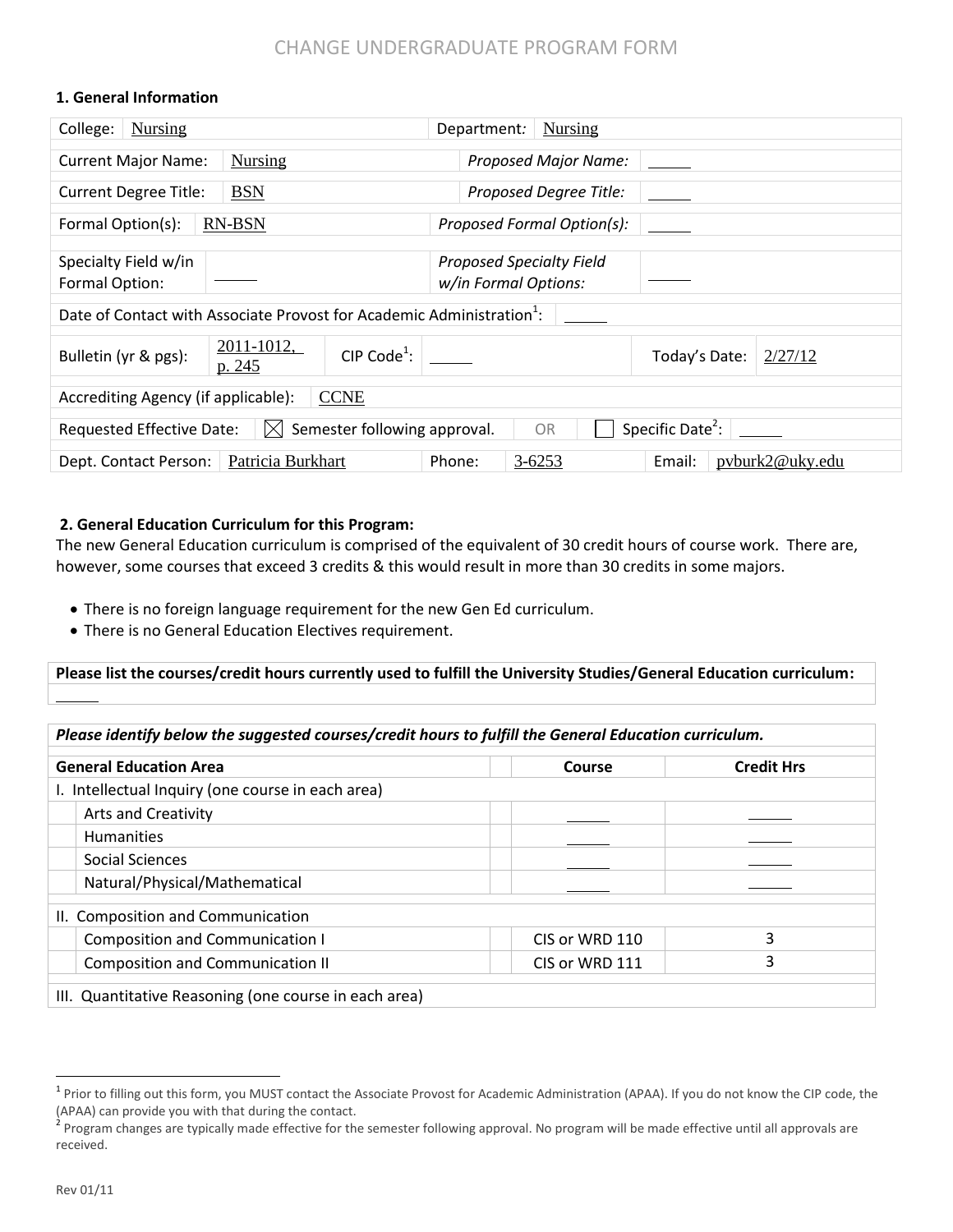|                                      | Quantitative Foundations <sup>3</sup>         |  |  |
|--------------------------------------|-----------------------------------------------|--|--|
|                                      | <b>Statistical Inferential Reasoning</b>      |  |  |
|                                      | IV. Citizenship (one course in each area)     |  |  |
|                                      | Community, Culture and Citizenship in the USA |  |  |
|                                      | <b>Global Dynamics</b>                        |  |  |
| <b>Total General Education Hours</b> |                                               |  |  |

### **3. Explain whether the proposed changes to the program (as described in sections 4 to 12) involve courses offered by another department/program. Routing Signature Log must include approval by faculty of additional department(s).**

**4. Explain how satisfaction of the University Graduation Writing Requirement will be changed.**

| Current                              | Proposed                                 |
|--------------------------------------|------------------------------------------|
| Standard University course offering. | Standard University course offering.     |
|                                      | List:                                    |
| Specific course – list:              | $\vert$ Specific course) – list: $\vert$ |

### **5. List any changes to college-level requirements that must be satisfied.**

| Current                                | Proposed                      |
|----------------------------------------|-------------------------------|
| Standard college requirement.<br>_ist* | Standard college requirement. |
| Specific required course - list:       | Specific course $-$ list:     |

# **6. List pre-major or pre-professional course requirements that will change, including credit hours.**

| $\overline{\phantom{0}}$<br>Current | n.,<br>.<br>posea |
|-------------------------------------|-------------------|
|                                     |                   |

### **7. List the major's course requirements that will change, including credit hours.**

| <b><i>LATTERWAY</i></b> |  |
|-------------------------|--|
|                         |  |

### **8. Does the pgm require a minor AND does the proposed change affect the required minor?**  $\Box$  **N/A**  $\Box$  **Yes**  $\Box$  **No**

If "Yes," indicate current courses and proposed changes below.

| rrnn |  |
|------|--|
|      |  |

#### **9. Does the proposed change affect any option(s)?**  $\Box$  $N/A$  $\Box$  $N/A$  $\Box$  **Yes**  $\Box$  **No**

If "Yes," indicate current courses and proposed changes below, including credit hours, and also specialties and subspecialties, if any.

| -<br>. . |  |
|----------|--|
|          |  |

 $\overline{a}$ 

 $^3$  Note that MA 109 is NOT approved as a Quantitative Foundations course. Students in a major requiring calculus will use a calculus course (MA 113, 123, 137 or 138) while students not requiring calculus should take MA 111, PHI 120 or another approved course.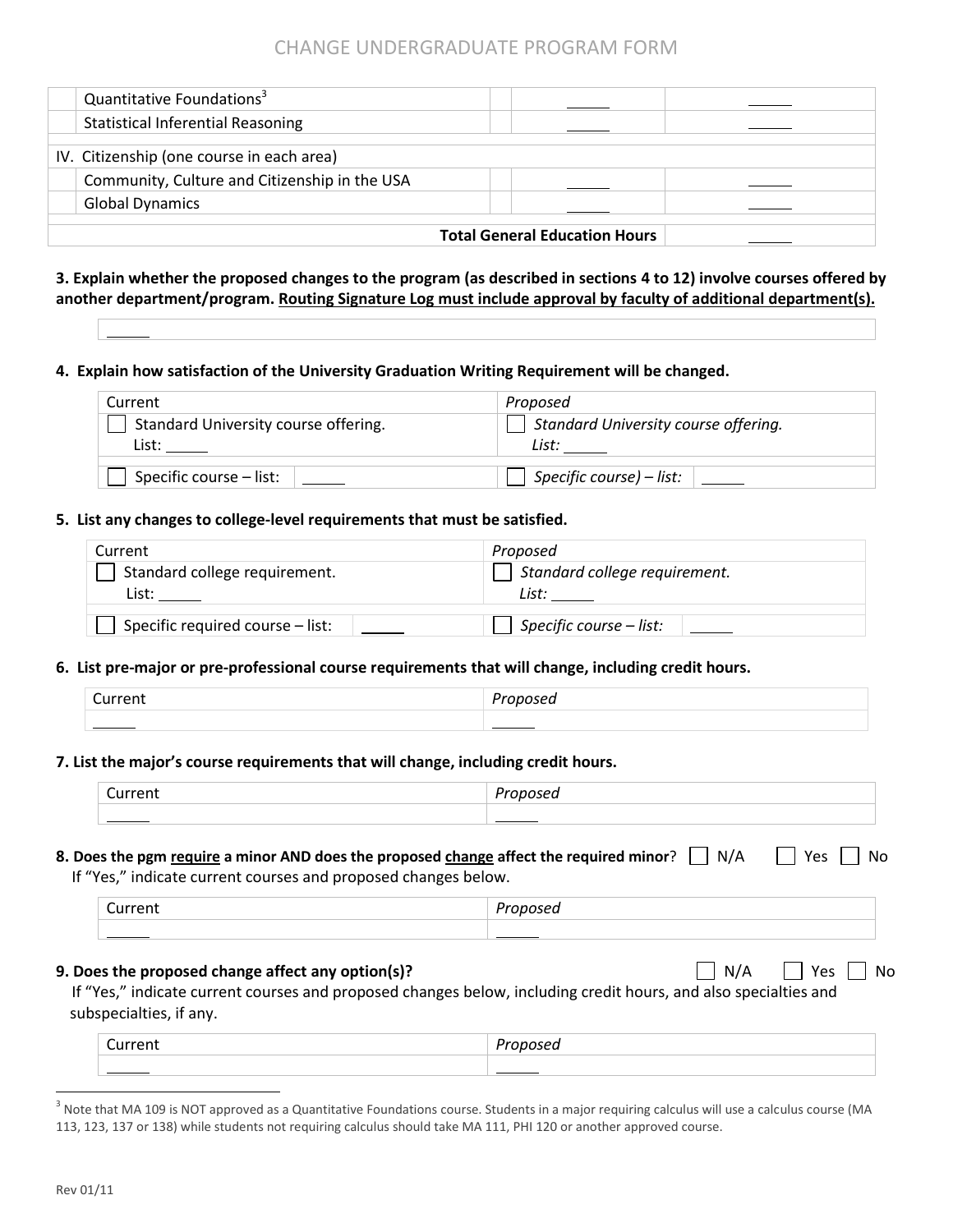### **10. Does the change affect pgm requirements for number of credit hrs outside the major subject in a related field?** YesNo

If so, indicate current courses and proposed changes below.

# **11. Does the change affect pgm requirements for technical or professional support electives?** <br>
No

If so, indicate current courses and proposed changes below.

| ∽ |  |
|---|--|
|   |  |

### **12. Does the change affect a minimum number of free credit hours or support electives?** Yes No

If "Yes," indicate current courses and proposed changes below.

| - |  |
|---|--|
|   |  |

### **13. Summary of changes in required credit hours:**

|    |                                                              |          | Current | Proposed |
|----|--------------------------------------------------------------|----------|---------|----------|
| a. | Credit Hours of Premajor or Preprofessional Courses:         |          |         |          |
| b. | <b>Credit Hours of Major's Requirements:</b>                 |          |         |          |
| c. | <b>Credit Hours for Required Minor:</b>                      |          |         |          |
| d. | Credit Hours Needed for a Specific Option:                   |          |         |          |
| e. | Credit Hours Outside of Major Subject in Related Field:      |          |         |          |
| f. | Credit Hours in Technical or Professional Support Electives: |          |         |          |
| g. | Minimum Credit Hours of Free/Supportive Electives:           |          |         |          |
|    |                                                              |          |         |          |
| h. | Total Credit Hours Required by Level:                        | 100:     |         |          |
|    |                                                              | 200:     |         |          |
|    |                                                              | 300:     |         |          |
|    |                                                              | 400-500: |         |          |
| i. | Total Credit Hours Required for Graduation:                  |          |         |          |

### **14. Rationale for Change(s) – if rationale involves accreditation requirements, please include specific references to that.**

Adding a new class of student eligible for admission to the RN-BSN option -- Please see attached.

**15. List below the typical semester by semester program for the major. If multiple options are available, attach a separate sheet for each option.** 

| YEAR $1$ – FALL:              | YEAR $1 -$ SPRING: |  |
|-------------------------------|--------------------|--|
| $(e.g.$ "BIO 103; 3 credits") |                    |  |
| YEAR 2 - FALL :               | YEAR 2 – SPRING:   |  |
|                               |                    |  |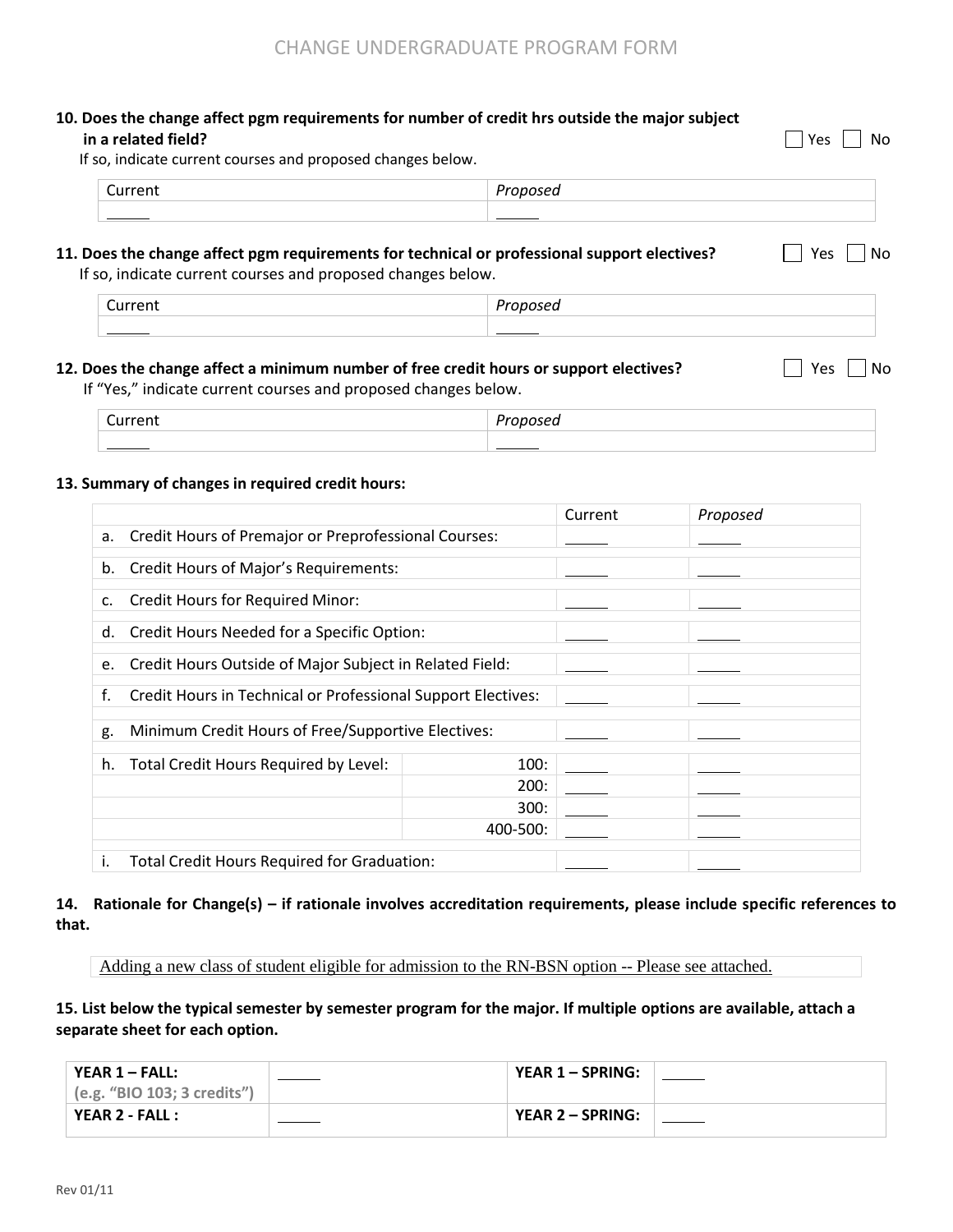| YEAR 3 - FALL: | <b>YEAR 3 - SPRING:</b> |  |
|----------------|-------------------------|--|
| YEAR 4 - FALL: | YEAR 4 - SPRING:        |  |